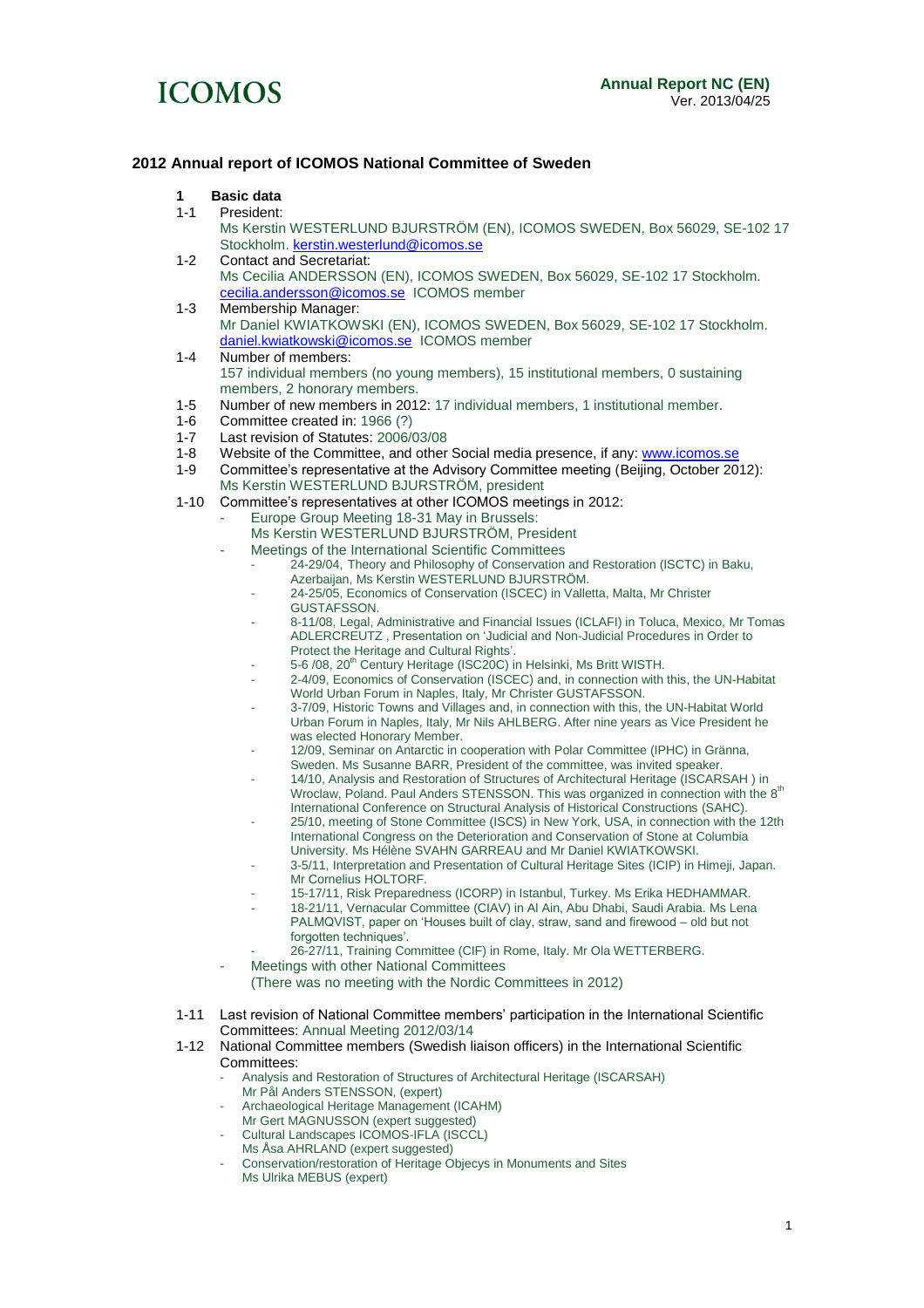#### **Annual Report NC (EN)** Ver. 2013/04/25

# **ICOMOS**

- Cultural Routes (CIIC) Ms Ylva STENQVIST MILLDE (expert) Cultural Tourism (ICTC)
- Ms Anna HEGETHORN (expert) Earthen Architectural Heritage (ISCEAH)
- (vacant) Economics of Conservation (ISCEC) Mr Christer GUSTAFSSON (expert)
- Fortifications and Military Heritage (ICOFort)
- Mr Thomas ROTH (expert) Heritage Documentation (CIPA) (vacant)
- Historic Towns and Villages (CIVVIH)
- Mr Nils AHLBERG (expert, honorary)
- Intangible Cultural Heritage (ICICH) (vacant)
- Interpretation and Presentation (ICIP) Mr Cornelius HOLTORF (expert)
- Legal, Administrative and Financial Issues (ICLAFI) Mr Thomas ADLERCREUTZ (expert)
- Mural paintings (ISCWP)
- Ms Anna HENNINGSSON (expert)
- Polar Heritage (ICPH)
- Mr Håkan JORIKSON (expert)
- Risk Preparedness (ICORP) Ms Erika HEDHAMMAR (expert)
- Rock Art (CAR)
- Mr Ulf BERTILSSON (expert)
- Shared Built Heritage (SBH)
- (vacant)
- Stained Glass
- (vacant)
- Stone (ISCS)
- Ms Hélène SVAHN GARREAU (expert)
- Theory and Philosophy of Conservation and Restoration (ISCTC)
- Ms Kerstin WESTERLUND BJURSTRÖM (expert)
- Training (CIF)
- Mr Ola WETTERBERG (expert)
- 20<sup>th</sup> Century Heritage (ISC20C)
- Ms Britt WISTH (expert)
- Underwater Cultural Heritage (ICUCH) Mr Andreas OLSSON (expert)
- Vernacular Architecture (CIAV)
- Ms Lena PALMQVIST (expert)
- Wood (IWC) (vacant)

Swedish National Working Committees corresponding to International Scientific Committees:

- Cultural Tourism, chair Ms Anna HEGETHORN
- Fortifications and Military Heritage, chair Mr Thomas ROTH
- Historic Gardens and Landscapes, chair Ms Åsa AHRLAND
- Mural painting, chair Ms Anna HENNINGSSON
- Stone, chair Ms Hélène SVAHN GARREAU
- Training, chair Mr Ola WETTERBERG

#### **2 Statutory and Business Meetings**

- 2-1 Meetings in 2012:
	- Annual Meeting in Stockholm 14/03 (20 participants)
	- Meetings of the Executive, held in Stockholm 11/01, 02/02, 14/03 (constitutive meeting), 03/04, 09/05, 13/06, 23/08, 24/09, 16/10, 26/11, and 10/12
	- Meetings of the Swedish representatives of ICOMOS International Scientific Committees, held in Stockholm 19/04, and 16/10
- 2-2 Date and place of last elections:
- Annual Meeting 2012/03/14 in Stockholm.
- 2-3 Officers elected during the last elections:

Executive:

Ms Kerstin WESTERLUND BJURSTRÖM, President (elected 2009) Mr Nils AHLBERG, Vice President (elected 2009) Ms Cecilia ANDERSSON, Secretary (elected 2012) Mr Daniel KWIATKOWSKI, Treasurer (elected 2009)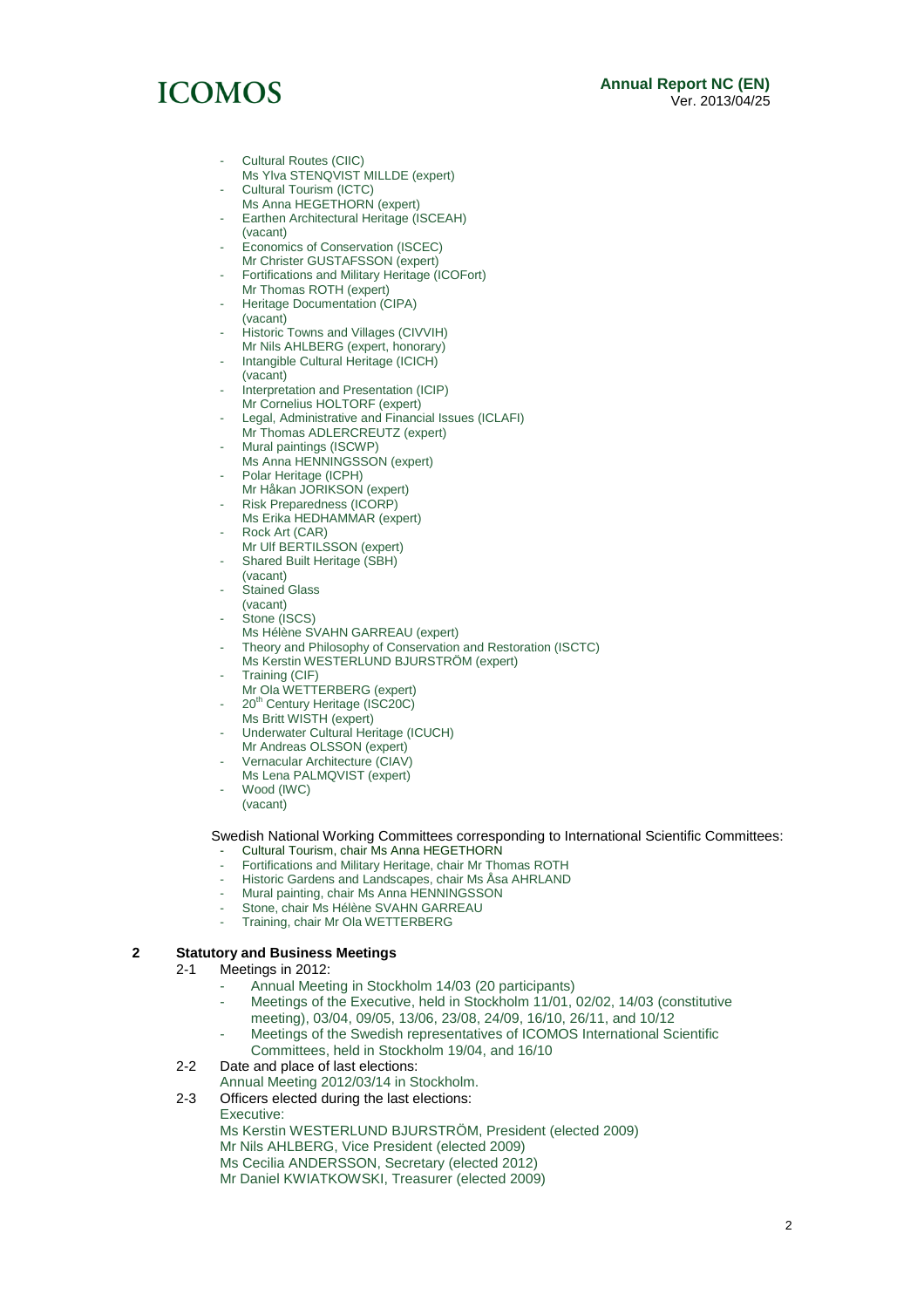## **ICOMOS**

Ms Erika JOHANSSON, Member (elected 2012) Mr Jan-Gunnar LINDGREN, Member (elected 2012) Ms Malin MYRIN, Member (elected 2011) Mr Gert MAGNUSSON, Member (elected 2011) Ms Lena PALMQVIST, Co-opted

Auditors: Mr Börje OLSSON and Mr Lars CNATTINGIUS (elected 2012) Nominations Committee: Ms Anna-Gretha ERIKSSON (chair), Mr Erik ORVISTE, and Mr Henrik LINDBLAD (elected 2012)

#### 2-4 Summary for the Annual Report:

The National Committee in Sweden held its annual meeting with the elections for a president and 8 members of the Executive in March 2012. The Executive held 11 meetings. ICOMOS Sweden had 21 representatives (national liaison officers) in 21 International Scientific Committees. In some committees there are other Swedish members as well.

#### **3 Seminars**

Provide here information about gatherings other than business meetings, namely conferences, symposia, etc. World Heritage related activities should be reported under item 7.<br>3-1 list of meetings:

- List of meetings:
	- 14/04, seminar on 'Det marinarkeologiska kulturarvet, Aktuellt om förlista skepp och sjunkna landskap' (The Maritime Archaeological Heritage, News on shipwrecks and sunken landscapes) in Stockholm, in connection with the Annual Meeting. Circa 20 participants.
	- 18/04, seminar on 'World Heritage and what is demanded to fulfil the expectations of the World Heritage Convention, in Stockholm. Circa 40 participants.
	- 30/08, seminar on ' Kärna och skal om skalmurar i allmänhet och Visby ringmur i synnerhet' (Core and Shell – about walls with a rubble core and stone facing on both sides, in general and, in particular, the Visby city wall), in Visby. Organised in cooperation between the Swedish National Heritage Board, the Gotland Museum, the Craft Laboratory, and ICOMOS SWEDEN. Circa 50 participants.
	- 18/10, seminar on the Swedish Government Official Report on 'Kulturmiljöarbete i en ny tid' (Heritage Work in New Times', in Stockholm. Circa 15 participants.
	- 29/11, seminar on 'Värde och bruk' (Value and Use), in Stockholm, organised by the 'ICOMOS SWEDEN Think-tank'. Circa 20 participants.
	- 6-7/12, International workshop on 'Concrete Conservation and Preservation', in Gothenburg. Organised in cooperation between CBI (Swedish Cement and Concrete Research Institute), Riksantikvarieämbetet (Swedish National Heritage Board), University of Gothenburg (Department of Conservation), ICOMOS SWEDEN Stone Committee and REBET (network of firms in concrete repair). Circa 100 participants.

#### 3-2 Summary for the Annual Report:

ICOMOS SWEDEN held six open seminars that dealt with different aspects of conservation. The seminars discussed themes such as what is demanded to fulfil the expectations of the World Heritage Convention and aspects of the Swedish Government report on 'Heritage Work in New Times". Other seminars focused on maritime archaeological heritage, conservation of concrete and preservation of walls with a rubble core and stone facing on both sides. The seminars gathered between 15 and up to 100 participant and were held in Stockholm, Visby and Gothenburg.

#### **4 International Monuments and Sites Day on 18 April**

- 4-1 List of events
	- Seminar on World Heritage (see 3-1)
- 4-2 Summary for the Annual Report: On the 18th of April a seminar was held in Stockholm which discussed World Heritage and the demands to fulfil the expectations according to the World Heritage Convention.

#### **5 Heritage Alerts and Heritage@Risk**

ICOMOS SWEDEN has been preparing a Heritage Alert on The Royal Domain of Drottningholm, where there are plans for widening a road through the World Heritage site as well as building a new, major bypass, severely affecting the area.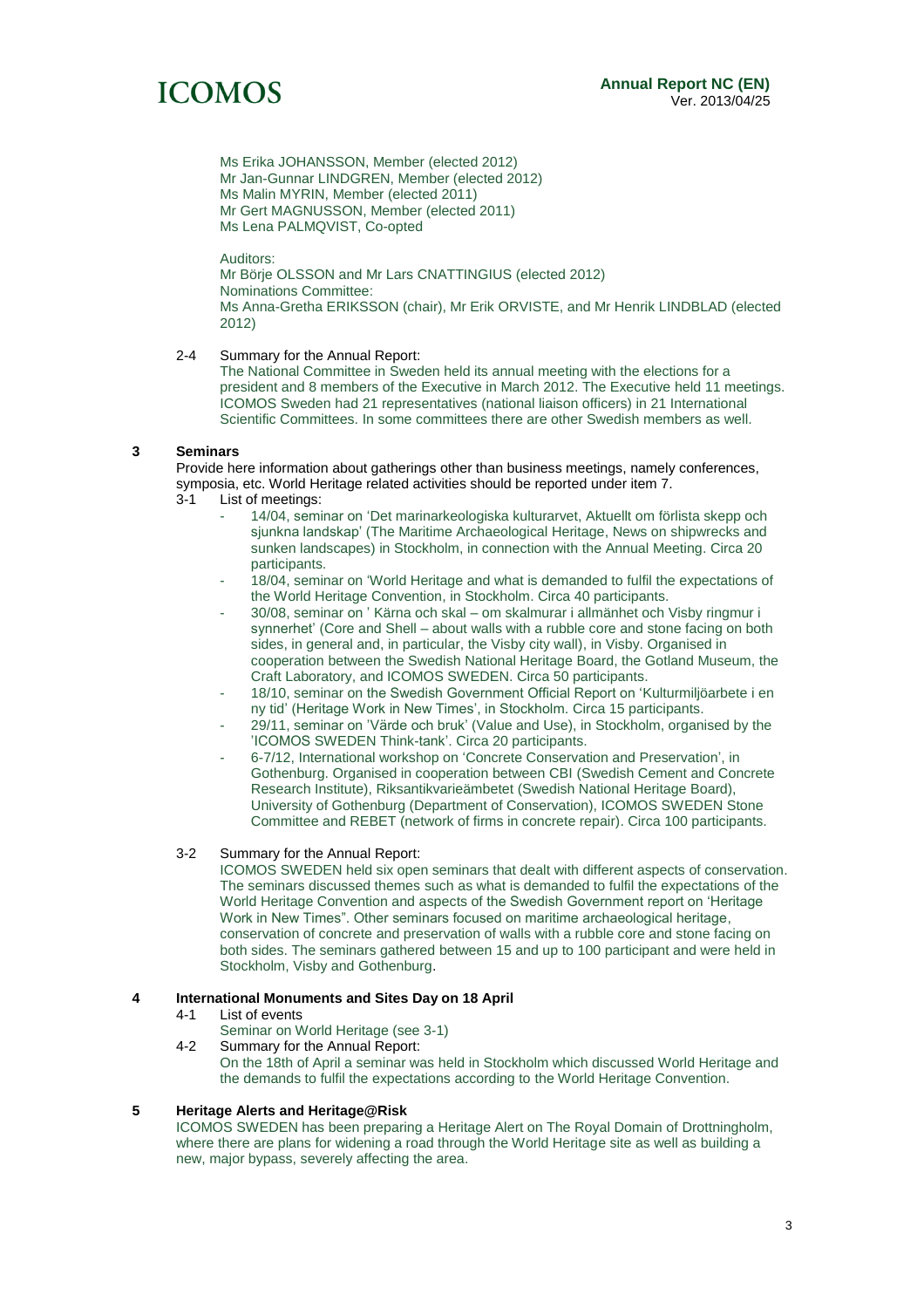

### **6 World Heritage related activities**

List of meetings:

No specific meetings, apart from 18 April, but several contacts with local people, authorities and media as well as letters on the Royal Domain of Drottningholm, the Agricultural Landscape of Southern Öland, the Naval Port of Karlskrona, and to lesser extent the Mining Area of the Great Copper Mountain in Falun. This has also been discussed with central ICOMOS. This concerns problems with roads, wind farms, and demolition of wooden storehouses.

#### 6-2 Summary for the Annual Report:

During 2012 ICOMOS Sweden has focused on the threats concerning the Royal Domain of Drottningholm, the Agricultural Landscape of Southern Öland and the Naval Port of Karlskrona. This concerns problems with roads, wind farms, and demolition of wooden storehouses.

#### **7 Other Activities and Programmes**

#### 7-1 List of activities:

- Several meetings with the Swedish National Heritage Board, the Swedish National Commission for UNESCO, municipalities, individual politicians and decision-makers, and partner organizations.
- Media contacts and articles in newspapers.
- Information to members, university courses and the general public.
- The informal discussion group 'ICOMOS Think-tank' has met several times to discuss the need for a Swedish Venice Charter. A draft project plan has been prepared and a seminar was organised on the theme "Value and Use' on 29 November.
- Informal discussion group to support the translation to Swedish of UNESCO's Recommendation on the Historic Urban Landscape, which is carried out by Nils AHLBERG, commissioned by the Swedish National Commission for UNESCO.
- Participated in a working group with the aim to establish a Swedish Blue Shield organisation. The working group consists of representatives from Swedish ICOM (International Council of Museums), IFLA (International Federation of Library Associations and Institutions), ICA (International Council on Archives) and ICOMOS Sweden, represented by board member Malin MYRIN.
- A great deal of e-mail contacts with the Nordic ICOMOS Committees as well as other committees.
- Letter to museums on free entrance for holders of the ICOMOS card, as well as personal contacts with colleagues.

#### 7-2 Summary for the Annual Report:

During 2012 ICOMOS SWEDEN has had several meetings with other cultural heritage bodies such as the Swedish National Heritage Board and the Swedish National Commission for UNESCO. This cooperation will be continued as will the general activities of ICOMOS SWEDEN. For the coming year several activities are planned in relation to the Recommendation on the Historic Urban Landscape. ICOMOS SWEDENS informal discussion group named "Think-tank" has been analysing the need for a Swedish Venice Charter. Also this work will continue during 2013. ICOMOS SWEDEN has participated in the work to establish a Swedish Blue Shield organisation; the work will continue during 2013.

#### **8 Publications**

- 8-1 For any publication, please provide all requested information: title, author, publisher, date, number of pages, ISBN / ISSN, language.
	- The 'Nyhetsbrev' (Newsletter) has been published three times in February, April and September. It generally contains information to the members, reports from meetings and seminars, invitations to coming activities, letters and opinions, and the members are also invited to debate and contribute.
	- The leaflet 'ICOMOS SVERIGE' was updated and reprinted in October. It is a presentation of ICOMOS in Swedish.
	- The Website of ICOMOS SWEDEN is regularly updated.

#### 8-2 Summary for the Annual Report:

ICOMOS Sweden's Newsletter, which is mainly written in Swedish, was issued three times during 2012. Information on ICOMOS activities was also published on the website of ICOMOS SWEDEN which is regularly updated. A leaflet, informing about ICOMOS, was published.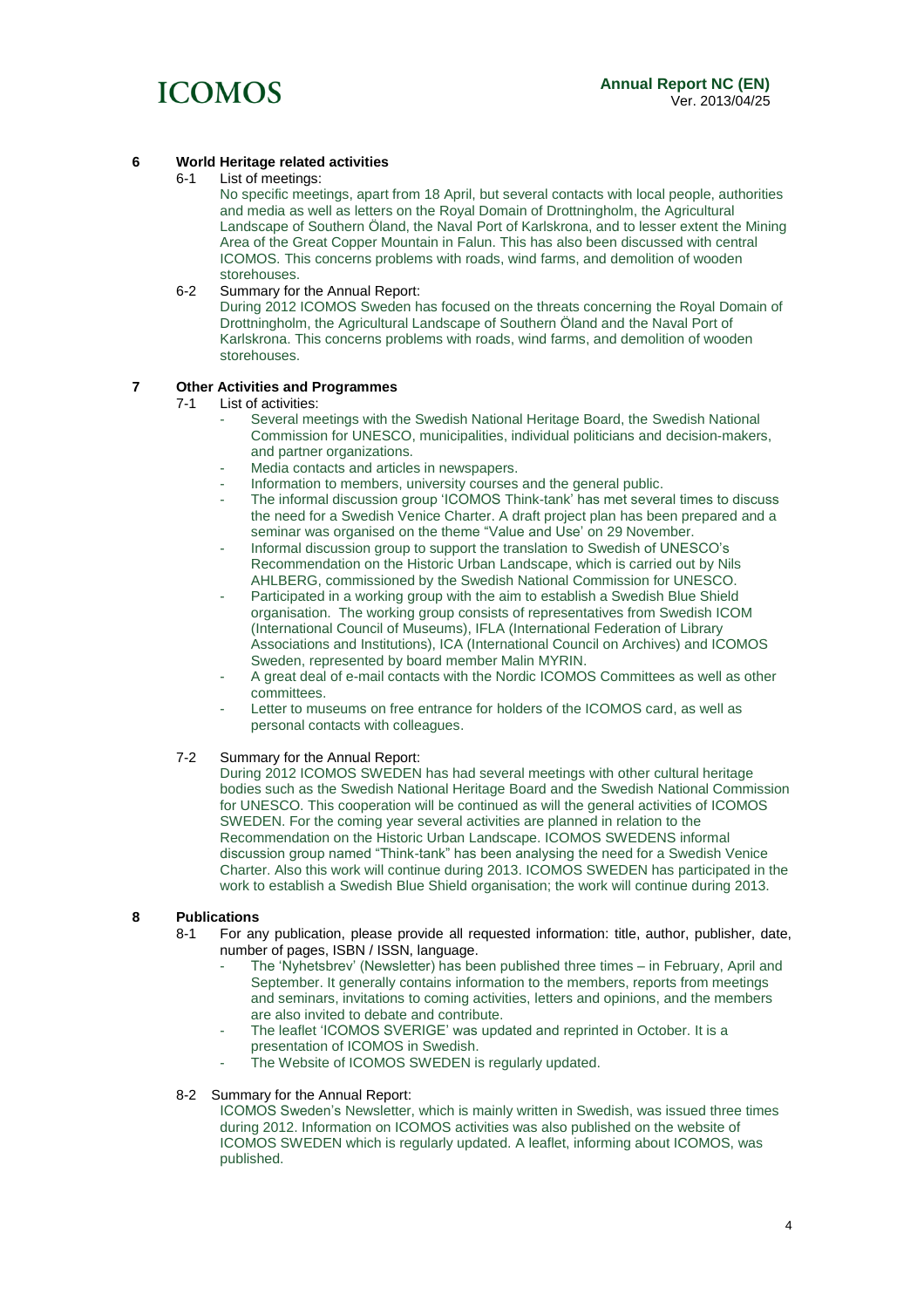

#### **9 Current topics**

In addition to the themes mentioned above, a particular concern of the committee is spreading information on UNESCO's, ICOMOS' and other international charters and documents concerning the heritage. In 2012 (and 2013) particular attention is paid to the UNESCO Recommendation on the Historic Urban Landscape.

## **10 Partners**

Partnerships with other Committees and/or affinity organisations:

- ICOMOS National Committees in the Nordic and Baltic countries.
- Cultural Heritage without Borders. ICOMOS representatives on the Executive, Ms Malin MYRIN and Ms Hanna GÅRDSTEDT.
- Docomomo Sweden
- Europa Nostra Sweden
- The Swedish Association for Building Preservation (Svenska byggnadsvårdsföreningen)
- The Swedish Blue Shield (preparations for the establishment)
- The Swedish Industrial Heritage Association, which is the Swedish branch of The International Committee for the Conservation of the Industrial Heritage (TICCIH). The President is the ICOMOS member Mr Jan AF GEIJERSTAM.
- The Swedish National Commission for UNESCO
- ICOMOS SWEDEN has fifteen institutional members, including Boverket, University of Gothenburg (Dep. of Conservation), Fortifikationsverket, Gotlands museum, Gunnebo Slott och Trädgård, Karlskrona kommun (Kulturförvaltning), Länsstyrelsen i Västra Götaland, National Heritage Board, Sjöhistoriska museet, SLU, Statens maritima museer, Stiftelsen Världsarvet Radiostationen Grimeton, Stockholms Kyrkogårdsförvaltning, Stockholms Stadsmuseiförvaltning, Sveriges Kyrkogårds- och Krematorieförbund, Svenska kyrkans arbetsgivarorganisation, Västarvet Västra Götalandsregionen.

#### 10-2 Summary for the Annual Report:

ICOMOS SWEDEN's partnership with other organisations and bodies conserns general cooperation, exchange of information, personal meetings, and sometimes campaigns to preserve a certain building or site. It also includes joint seminars and other joint activities. ICOMOS SWEDEN has fifteen institutional members. The Committee is also a founding member of the organisation Cultural Heritage without Boarders and has two representatives on the board. During 2012 The Committee has strengthened the partnership with The Swedish Association for Building Preservation (Svenska byggnadsvårdsföreningen) as well as The Swedish National Commission for UNESCO.

#### **11 Obituary**

During the year, ICOMOS SWEDEN was saddened by the loss of Ms Simonetta Peroni Peterson.

### **12 Awards**

(No awards have been reported in 2012.)

**13 Photographs**